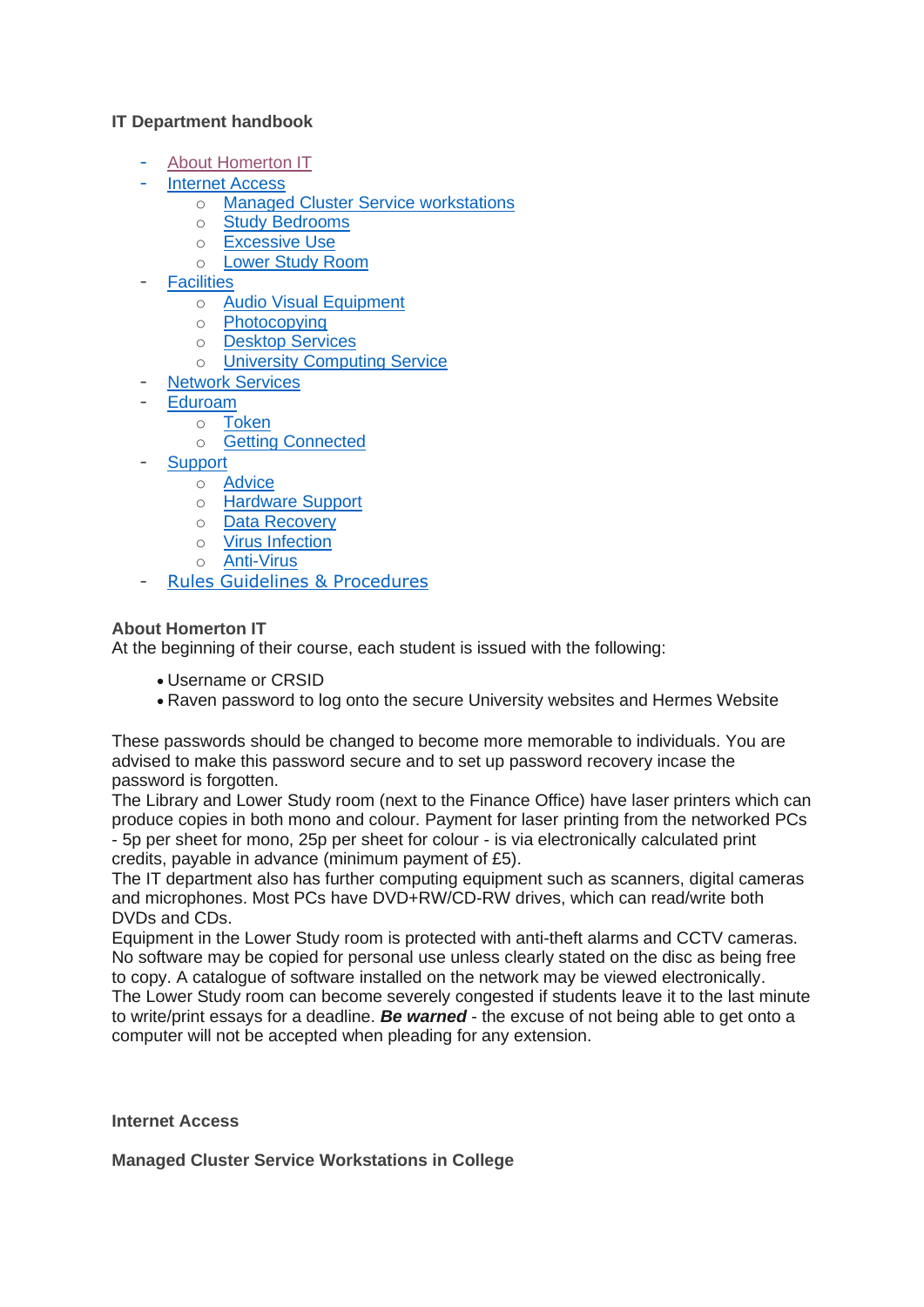The Managed Cluster Service Workstations are for the use of all Homerton students. These are University managed PCs, running a wide range of software, together with printers and scanners and a central file store. There is a charge for all printing; students are able to purchase print credit online. All PCs are also able to run under the Linux operating system as an alternative to the standard Windows.

They also allow access to a number of different specialist software packages, licenced by the University. The LCR and the Library, have Windows PCs and iMac's available 24/7 for student use.

#### <span id="page-1-0"></span>**Study Bedrooms Internet Access - Eduroam**

If you live in College and have a PC or laptop, you may benefit from the Internet that the College offers resident students. The Eduroam WiFi service allows access to email, WWW, and other Internet services from your study bedroom. It is a serviced network that is operated by Homerton College.

## <span id="page-1-1"></span>**Excessive Use**

Students are reminded that they are responsible for all network traffic generated by their computers. Students who generate excessive network traffic will be required to demonstrate that they are abiding by the rules, otherwise they may be subject to disciplinary action and any associated charges as deemed appropriate.

#### <span id="page-1-2"></span>**Lower Study Room**

The computing facilities can be heavily used by all students at certain times of the year. Anyone wishing to use a Homerton College owned computer for writing essays, compiling assignments etc. has priority over anyone wishing to use the terminal for e-mail or web browsing. Any student must vacate the computer if using e-mail or browsing the internet for recreation, if all other computers are in use and someone wishes to use a computer for academic work.

## **Facilities**

## <span id="page-1-3"></span>**Audio Visual Equipment**

The IT Department has a range of AV equipment such as Data Projectors, PA Systems, Digital Cameras and Screens. Senior HUS Representatives and Staff are the only authorised people able to book this equipment. They usually book equipment on behalf of students who are members of College societies.

#### <span id="page-1-4"></span>**Photocopying Facilities**

Students have access to a photocopier in the HUS Office. Please read the instructions carefully, particularly in relation to copyright.

#### **Desktop Services**

The College provides MCS machines in the Library, LCR and Exam Room. These can be logged into with your raven details and have a choice of Windows 10 or Linux. The software installed includes the office suite, browsers and some adobe products. There are also printers with scanning capability in the Library.

We also have iMac's available in the Library and LCR. If you would like to request software to be added to them please contact our helpdesk.

#### <span id="page-1-5"></span>**The University Computing Service**

This is situated in the Rodger Needham Building, West Cambridge. After matriculation, anyone is entitled to use the many facilities and services that the University Computing Service offers. All new students will receive a registration number and e-mail address at the beginning of their course.

Facilities and services include: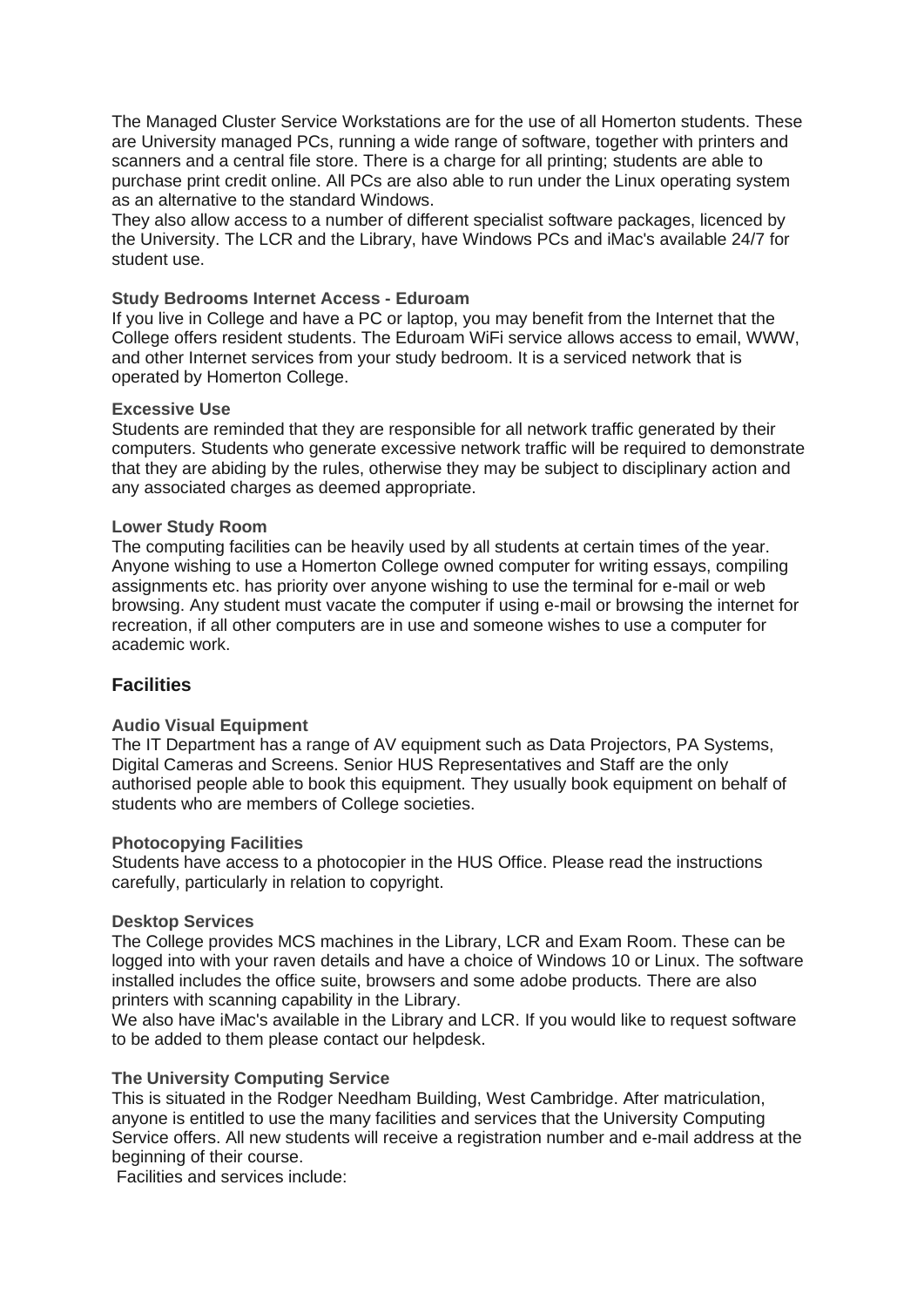- Being able to use Macs and PCs in the University Open Areas
- Being able to take IT Courses (run each term)
- Purchasing software at the University's negotiated price
- Receiving advice on hardware and software maintenance
- Contacting the Help desk over problems with University Services.

Problems with any computer personally owned by a student must be taken to the IT Helpdesk at Homerton.

#### <span id="page-2-0"></span>**Network Services**

The IT Department provides the following Network & Telephone services to students:

- [Wireless networking](https://nexus.homerton.cam.ac.uk/node/55) Wireless Internet access is provided via the **eduroam** service - wireless is available in most areas of the College.
- [Wired networking](https://nexus.homerton.cam.ac.uk/node/54) (ResNet) Where wireless is not available or unstable we recommend using the wired residential network which is available in all bedrooms.
- [Gaming](https://nexus.homerton.cam.ac.uk/computing/network/gaming) The IT Department is happy to support the connection of games consoles to the [College bedroom network.](https://nexus.homerton.cam.ac.uk/node/54) However, as games consoles don't typically support the connection method used on ResNet there are some additional steps required to connect them. Please email it-support@homerton.cam.ac.uk the MAC address of your console – this is typically available in the Network Settings page of your system and looks something like '01:23:45:ab:cd:ef" so that we can permit it onto the network.

#### <span id="page-2-1"></span>**Eduroam**

The College provides wireless access via [eduroam](https://www.eduroam.org/) (**edu**cation **roam**ing) – eduroam is a global initiative to provide wireless Internet access to academic users at any participating educational institution. This means you can configure your device for eduroam access whilst in Cambridge, where it's provided all around the University, and also be able to access the Internet without making any configuration changes at another eduroam-enabled university. Automated configuration tools are provided for Microsoft Windows, whilst macOS and Linux require manual configuration. Mobile devices such as phones and tablets are also able to connect, however their connection procedure varies from device to device.

#### <span id="page-2-2"></span>**Token**

Before attempting to connect to eduroam, please visit the [UCS Tokens Service](https://tokens.csx.cam.ac.uk/) and note down your *eduroam identifier* and *network access token*.

When you are prompted for a username whilst setting up your device, be sure to enter your eduroam identifier **exactly** as it appears on the Tokens Service website – e.g., 'abc123@cam.ac.uk' **not '**abc123'.

#### <span id="page-2-3"></span>**Getting Connected**

Automated configuration tools or profiles are provided for Microsoft Windows and OS X. Mobile devices such as phones and tablets are also able to connect, however their connection procedure varies from device to device.

You will find quides to set up eduroam on a range of devices [here.](https://help.uis.cam.ac.uk/service/wi-fi)

The Residential Network (ResNet) is available via the wired connection in your bedroom. There are no automated tools for configuring a wired connection, it's something you must do manually and it can require a small degree of technical knowledge – follow the relevant guide below to get connected. If you require any assistance please contact the IT Helpdesk.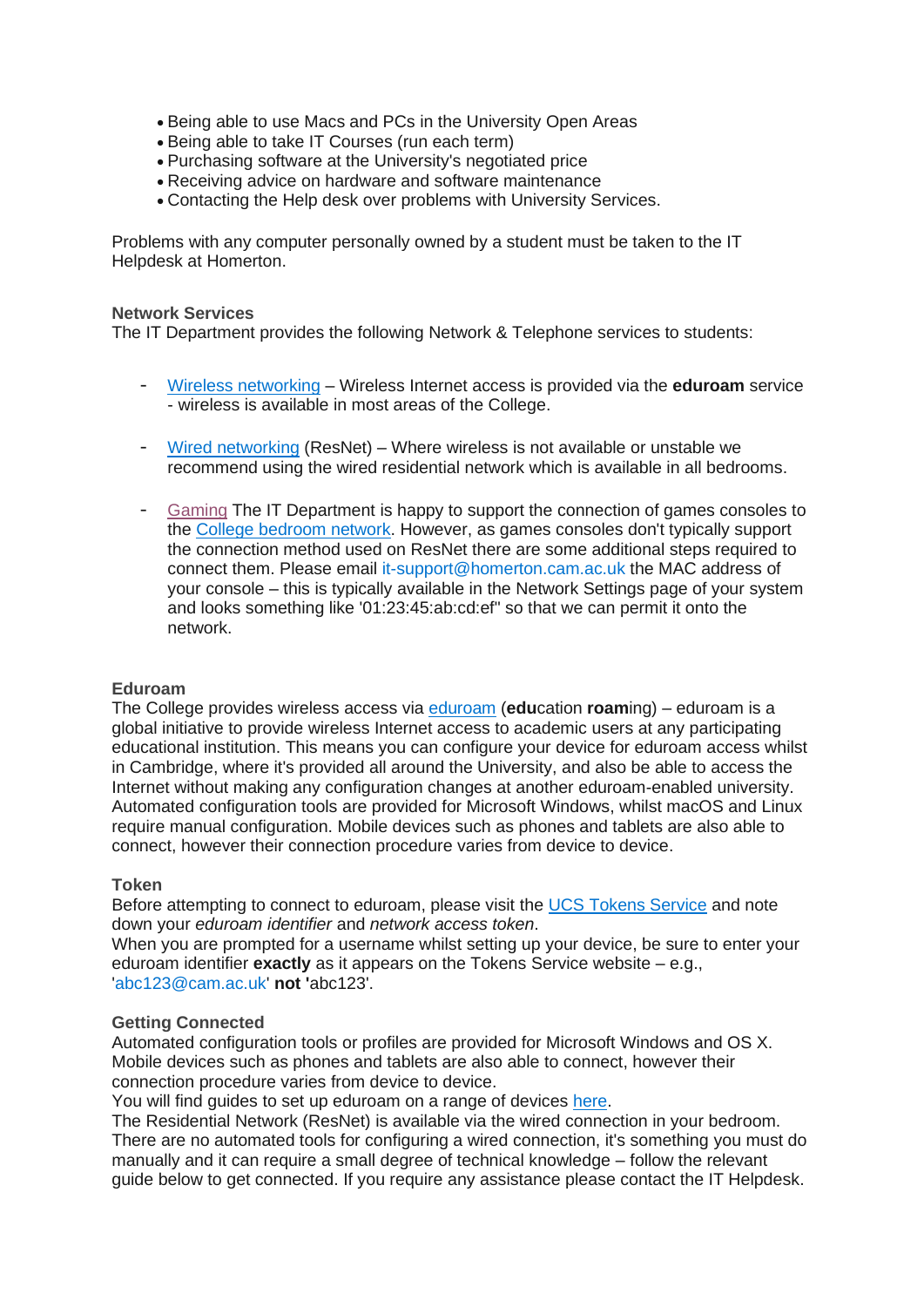### **Windows**

• [Windows 10](https://nexus.homerton.cam.ac.uk/files/connecting_windows_10_to_resnet_wired_eduroam.pdf)

### **Mac OS X**

• [Mac OS](https://nexus.homerton.cam.ac.uk/files/media/resnet_on_mac_os.pdf)

## **Linux**

• [Linux](https://nexus.homerton.cam.ac.uk/files/using_resnet_wired_on_linux.pdf)

## <span id="page-3-1"></span><span id="page-3-0"></span>**Support**

The IT Department can provide support for a variety of network, hardware and software issues that students may experience with their computers. The support is free to all Homerton students.

To report a fault or problem of an IT-related nature to the IT Helpdesk please complete [this](https://intranet.homerton.cam.ac.uk/it/report-fault)  [form.](https://intranet.homerton.cam.ac.uk/it/report-fault) Please provide as much information as possible.

## <span id="page-3-2"></span>**Advice**

Whether you have a computer problem, require advice on a new computer/peripheral purchase or software, please feel free to contact us.

#### <span id="page-3-3"></span>**Hardware support**

Hardware support is dependent on other workloads that the department is experiencing and also dependent on the system in question. Please contact us with details and we'll see what we can do. If we can't fix it, we often know where you can get it fixed.

#### <span id="page-3-4"></span>**Data recovery**

We can help recover deleted/wiped data and data lost from system crashes but not from physical hard drive failures – this also includes USB sticks and external hard drives. This will require you to provide media to copy the recovered data to, and may require some of your time to select the data you wish recovered, but apart from that it is free. If you have lost data and wish for it to be recovered, you should stop using the disc that the data was lost from as soon as possible.

#### <span id="page-3-5"></span>**Virus infection**

We can help in system recovery and virus/malware removal. Typically this can take up to 2 days to complete, depending on the virus/malware present. If the operating system is beyond repair, we can help with data recovery and reinstallation of the operating system, we advise a full reinstall to completely remove the virus. Please see our advise for Anti-Virus [here.](https://nexus.homerton.cam.ac.uk/computing/support/anti-virus)

## <span id="page-3-6"></span>**Anti-Virus**

There is no need to pay for anti-virus software, there are many free alternatives available which work perfectly well and do not require an annual subscription fee. Note that if you purchased anti-virus software with your computer it will likely expire after 1 year, and will not remain updated unless you pay a fee. Be careful not to install more than one anti-virus program on your computer as it will slow it down *considerably*. Please contact the IT Helpdesk if you require any assistance.